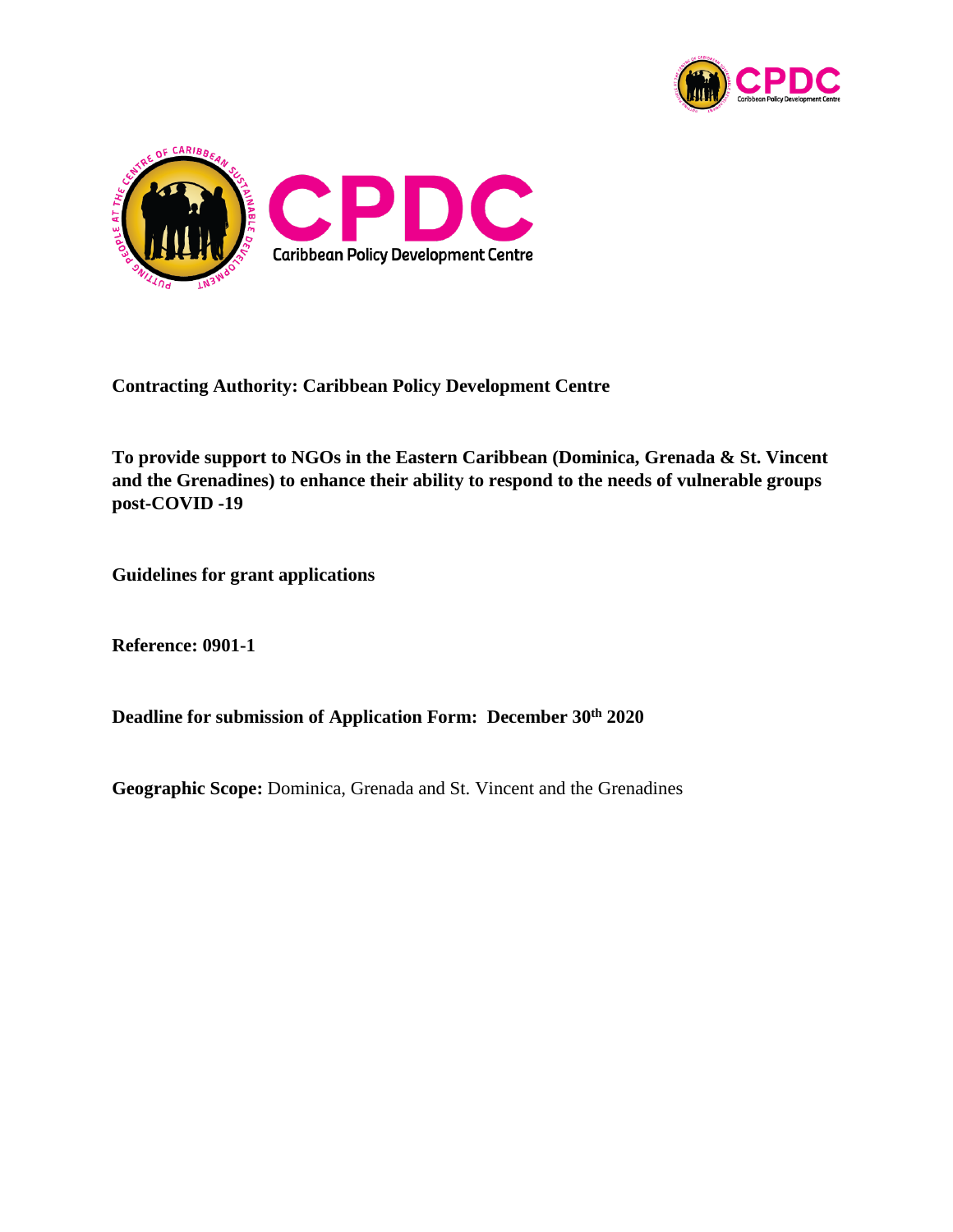

# **TERMS OF REFERENCE**

**Consultancy To Provide Financial Support to NGOs in the Eastern Caribbean (Dominica, Grenada & St. Vincent and the Grenadines) to Enhance their Ability to Respond to the Needs of Vulnerable Groups post-COVID -19**

### **1.1 BACKGROUND**

### *CPDC's Background*

The Caribbean Policy Development Centre (CPDC) is a legally registered non- profit headquartered in Barbados and established in 1991. CPDC serves as a regional umbrella nongovernmental organisation (NGO), which supports organisations comprising small farmers, women, youth, Indigenous People, rural populations and faith-based organisations located across the Caribbean Community (CARICOM). CPDC also has strong networking partnerships with organisations representing persons with disabilities, artisans, micro entrepreneurs, and workers. Altogether it serves some thirty three (33) regional, sub-regional, national and community-based NGOs tackling economic, social, and cultural issues facing the Caribbean. The Centre also has working relationships with many other NGOs and development partners across the region.

The organisation was mandated to work with NGOs and civil society to understand how policies affecting Caribbean people are made; to share information about policies and the decision-making processes; to work to influence and bring change to the developmental process; and to support and lobby for policies that improve the lives of Caribbean people. In fulfilling its mandate, CPDC seeks to build the confidence and the capacity of the Caribbean peoples to influence public policy. Our main work modalities are research, training, advocacy, publications, public education, and institutional strengthening. CPDC is officially recognised, both regionally and internationally, as the principle representative of Caribbean NGOs working with such organisations CARICOM/CARIFORUM, Commonwealth Foundation, IAF and UN System Agencies, among others.

CPDC with support from the Inter American Foundation (IAF) is implementing a project to strengthen the enabling environment for Caribbean NGOs to provide essential developmental services to vulnerable communities by improving access to resources and increasing institutional capacity building opportunities post-COVID 19.

## *Project Rationale*

The COVID-19 pandemic is mostly perceived as a health crisis which has seen stringent measures from governments under the advice from health care professionals. This is due to COVID-19 being a highly contagious virus that manifests with severe complications for those with underlying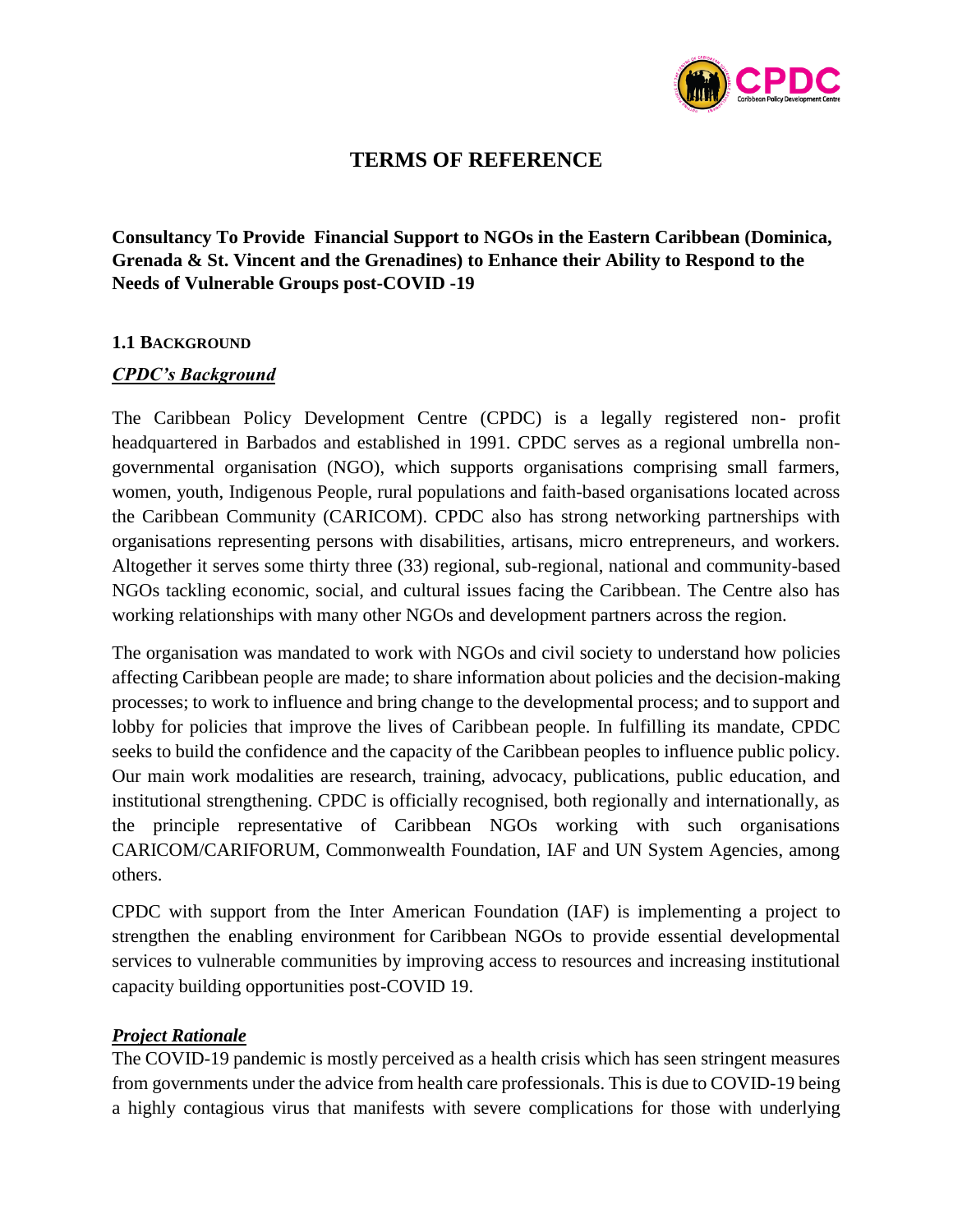

medical problems like cardiovascular disease, diabetes, chronic respiratory disease, and cancer. Globally over twelve million have been infected, and over 547,834 deaths attributed to COVID-19.<sup>1</sup> Caribbean Governments have sought to follow the regulations set forward by the World Health Organisation (WHO).<sup>2</sup> Our region's Governments have responded by allocating additional resources to their healthcare systems to address the COVID-19 pandemic. Throughout the region, CPDC has observed various manifestations of State of Emergencies demarcated by state-regulated curfews, restriction of movements by citizens and business, closure of state borders and restricted access to groceries and necessities. WHO congratulated the Chair of CARICOM for these governance measures as much needed precautionary measures.<sup>3</sup>

Across the Caribbean, CPDC has seen several governments reporting serious economic challenges. The closure of international airports has resulted in devasted regional tourism markets. With limited tax revenue and foreign exchange receipts and restricted imports and exports Caribbean countries are facing an economic crisis. This COVID-19 induced crisis increases the socioeconomic vulnerability of the poorest populations. Those living in extreme poverty are usually hardest hit. The multidimensional nature of the COVID 19 crisis and the implications for vulnerable populations across the Caribbean region cannot be underestimated. Targeted interventions are therefore critical to address the needs of the most vulnerable in our societies.

With their local knowledge and proximity to people in need, regional (NGOs) are at the heart of efforts to assist vulnerable populations where issues are further compounded by COVID-19. They are critical in this environment and across the sector and will have to institute changes to service delivery as they provide services to their beneficiaries.

A rapid assessment by CDPC on NGOs who deliver services to vulnerable groups revealed that the spread of COVID-19 has impacted them in many ways including:

- Limited access to vulnerable beneficiaries due to social distancing measures,
- Lack of coordinated approaches to the provision of services and representation under government-mandated restrictions
- Uncertainty in project implementation within the state of emergencies
- Lack of financial support from traditional partners who have relocated funding away from vulnerable groups, despite the impact of COVID-19 on vulnerable groups

*Vulnerable Groups* 

 $\overline{a}$ 

<sup>&</sup>lt;sup>1</sup> "Coronavirus Update (Live): 2,749,219 Cases And 192,162 Deaths From COVID-19 Virus Pandemic -Worldometer". 2020. *Worldometers.Info*[. https://www.worldometers.info/coronavirus/.](https://www.worldometers.info/coronavirus/)

<sup>2</sup> "Technical Guidance". 2020. *Who.Int*. https://www.who.int/emergencies/diseases/novel-coronavirus-2019/technical-guidance.

<sup>&</sup>lt;sup>3</sup> WHO Press Conference, April 17<sup>th</sup> 2020, Dr Tedros Adhanom Ghebreyesus, Director-General found on "Thank You On Behalf Of The People Of The Caribbean For Working With Us To Give Us A Level Playing Field". 2020. *Facebook Watch*. https://www.facebook.com/SupportMiaMottley/videos/222085675735859.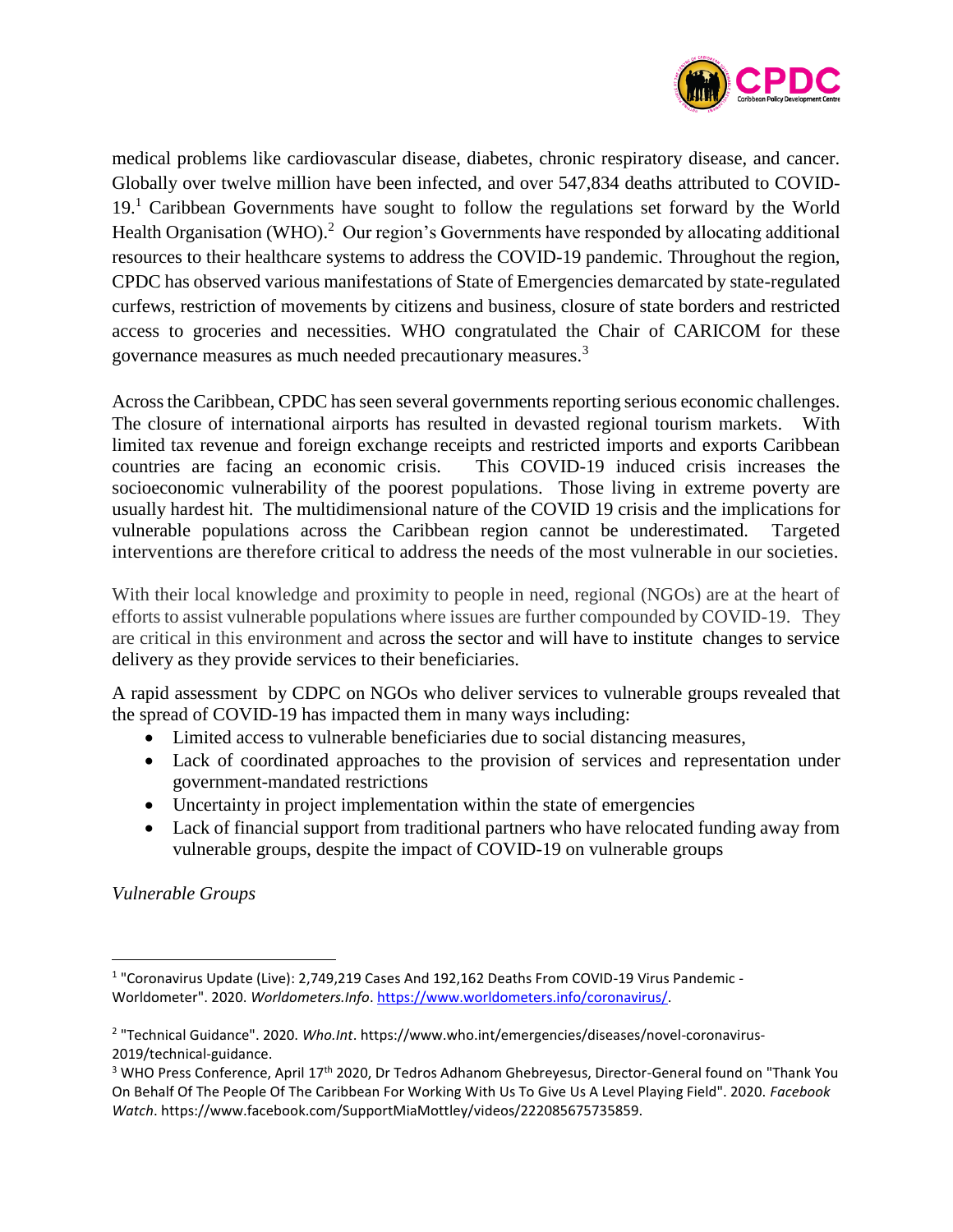

The needs of vulnerable groups were identified as a priority area for regional NGOs. A vulnerable group is a population that has some specific characteristics that make it at higher risk of falling into poverty than others living in the same area. These groups are often less able to participate effectively and, in some cases, have little negotiating power to articulate their positions. These particular groups have traditionally been victims of violations and accordingly require distinctive protection for the equal and effective enjoyment of their human rights. The project seeks to provide enhanced service provision to vulnerable populations impacted by COVID-19 and to increase the application of grassroots development to challenges encountered.

Under this project, groups identified as vulnerable are:

- a) Indigenous Populations (IPs);
- b) Persons with Disabilities (PWDs);
- c) Children and Youth at risk of social exclusion;
- d) Women;
- e) Lesbian, Gay, Bisexual, Transgender and Intersex (LGBTI) Groups;
- f) Low income rural populations;
- g) Persons that are excluded because of economic standing, migratory background, ethnicity and cultural beliefs.

## *Criteria for the provision of sub-grants for Vulnerable Groups*

Proposed Actions should be designed to produce specific solutions in response to identified needs and constraints within the priority areas in the aforementioned.

# **1.2 OBJECTIVES OF THE PROJECT**

# **Major Objective:**

• To strengthen the enabling environment post COVID-19 for Caribbean NGOs who are working with the most vulnerable sectors by improving access to financial resources and technical training as well as enhancing the voice of marginalised persons.

# Specific Objective

To provide social and/or economic support services to vulnerable groups impacted by COVID-19

A minimum of three subgrants will be provided to organisations in three Eastern Caribbean Countries of Dominica, Grenada and St. Vincent and the Grenadines who provide services to vulnerable populations. The funds will support activities/supplies focused on the development of sustainable livelihood practices, including:

- skills building (training in agriculture, entrepreneurship, etc.)
- agricultural inputs (seeds, fertilizers, etc.)
- educational support (online classes, webinars, community classes)
- psychosocial support (counselling services)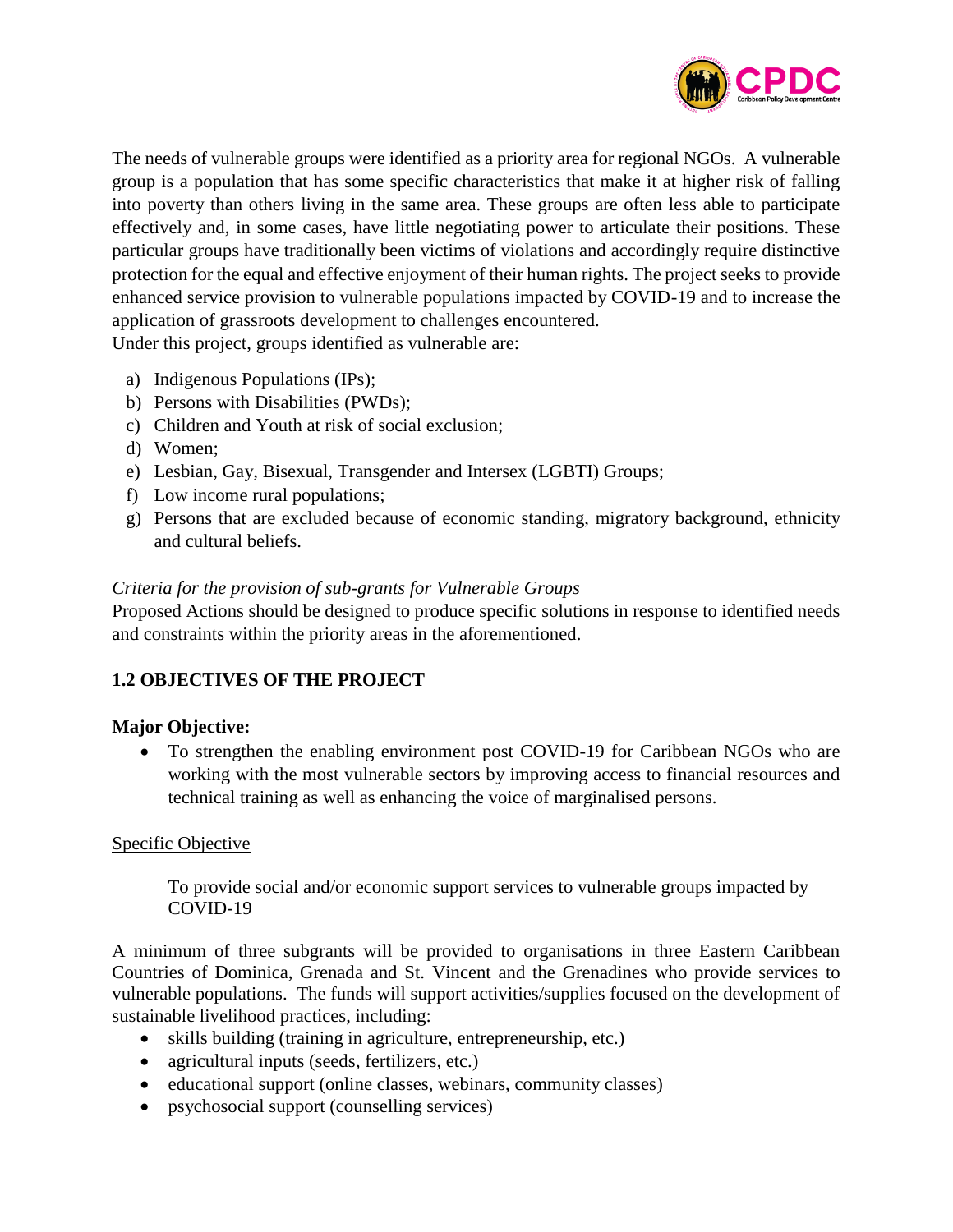

• Limited household nutritional support (10% of grant maximum)

*Please note that this list is not exhaustive. To achieve results, all applicants are highly encouraged to include in their actions specific activities aimed at increasing livelihood opportunities post COVID-19*

### Outcomes:

- Enhanced service provision to vulnerable beneficiaries by NGOs to respond to challenges caused and/or exacerbated by COVID-19
- Increase in the application of 'grassroots' development approaches to the challenges faced by vulnerable groups impacted by COVID-19

### *Value Added Elements*:

The following elements are considered as significant added value and should be taken into account as far as possible in designing the action:

- Ensuring beneficiaries involvement in developing priority issues and programmes;
- Promotion of innovation and implementation of best practices with the potential for further replication at a greater scale;
- Integration of cross-cutting principles of good governance, human rights, gender equality and non-discrimination, advocacy for multilateral norms and standards in these fields and engaging in relevant global networks and campaigns;

## **1.3 FINANCIAL ALLOCATION PROVIDED BY THE CONTRACTING AUTHORITY**

The overall indicative amount made available under this Call for Proposals is US\$30,000.00. The CPDC (herein after referred to as the Contracting Authority) reserves the right not to award all available funds. Similarly, this amount could be increased should more funds become available.

### *Size of Grants*

Any grant requested under this Call for Proposals must fall between the following minimum and maximum amounts:

- Minimum amount: US\$ 8,000.00
- Maximum amount: US\$ 10,000.00

## *Total Eligible Costs*

The grant may not exceed the total maximum amount of the action (an in-kind contribution of a minimum of 10% is required). Any grant requested under this Call for Proposals must fall under this stated maximum amount.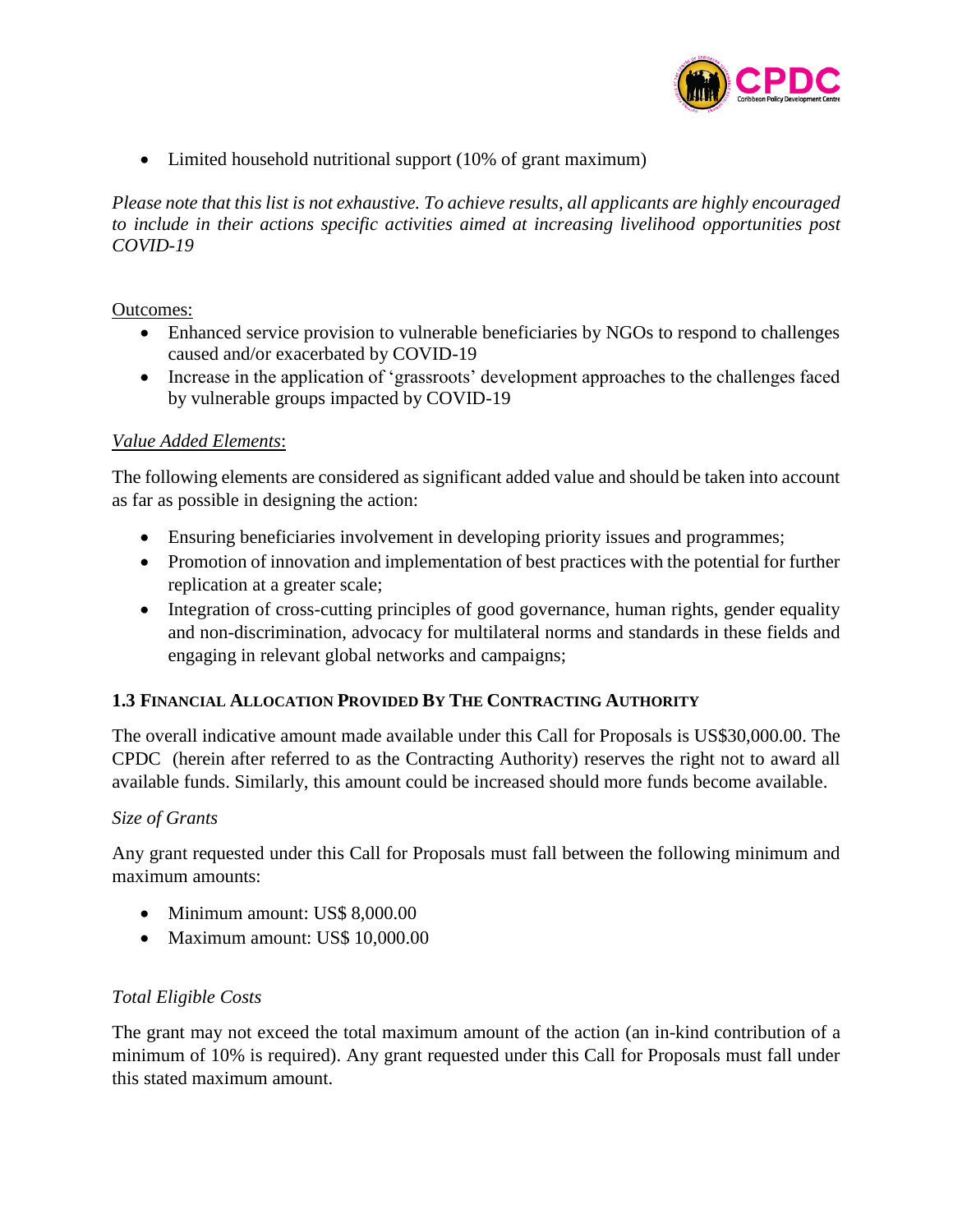

## *In kind Contributions*

All applications are required to identify in kind contributions in the submitted budget.

In kind contributions relate to the provision of goods or services to a Beneficiary(ies) or affiliated entity(ies) free of charge by a third party. As in kind contributions do not involve any expenditure for a Beneficiary(ies) or affiliated entity (ies), they are not eligible costs.

## Ineligible costs

The following costs are not eligible:

- debts and debt service charges (interest);
- provisions for losses or potential future liabilities;
- costs declared by the Beneficiary (ies) and financed by another action or work programme receiving a grant;
- purchases of land or building, except where necessary for the direct implementation of the action, in which case ownership must be transferred to the final beneficiaries and/or local Beneficiary (ies), at the latest at the end of the action;
- currency exchange losses;
- credit to third parties.

# **2 RULES FOR THIS CALL FOR PROPOSALS**

The following guidelines set out the rules for the submission, selection and implementation of the Actions financed under this Call.

# **2.1 Eligibility Criteria**

# **Applicant**

l

- (1) In order to be eligible for a grant, the applicant must:
	- Be non-profit-making **and**
	- Be a legally registered organisation **and**
	- Be established<sup>4</sup> in Dominica, Grenada or St Vincent and the Grenadines,
	- Be directly responsible for the preparation and management of the project **and**
	- Proven track record of at least 2 years working with the respective vulnerable group.

<sup>&</sup>lt;sup>4</sup> To be determined on the basis of the organisation's statuses which should demonstrate that it has been established by an instrument governed by the national law of the country concerned and that its head office is located in an eligible country. In this respect, any legal entity whose statutes have been established in another country cannot be considered an eligible local organisation, even if the statutes are registered locally or a 'Memorandum of Understanding' has been concluded.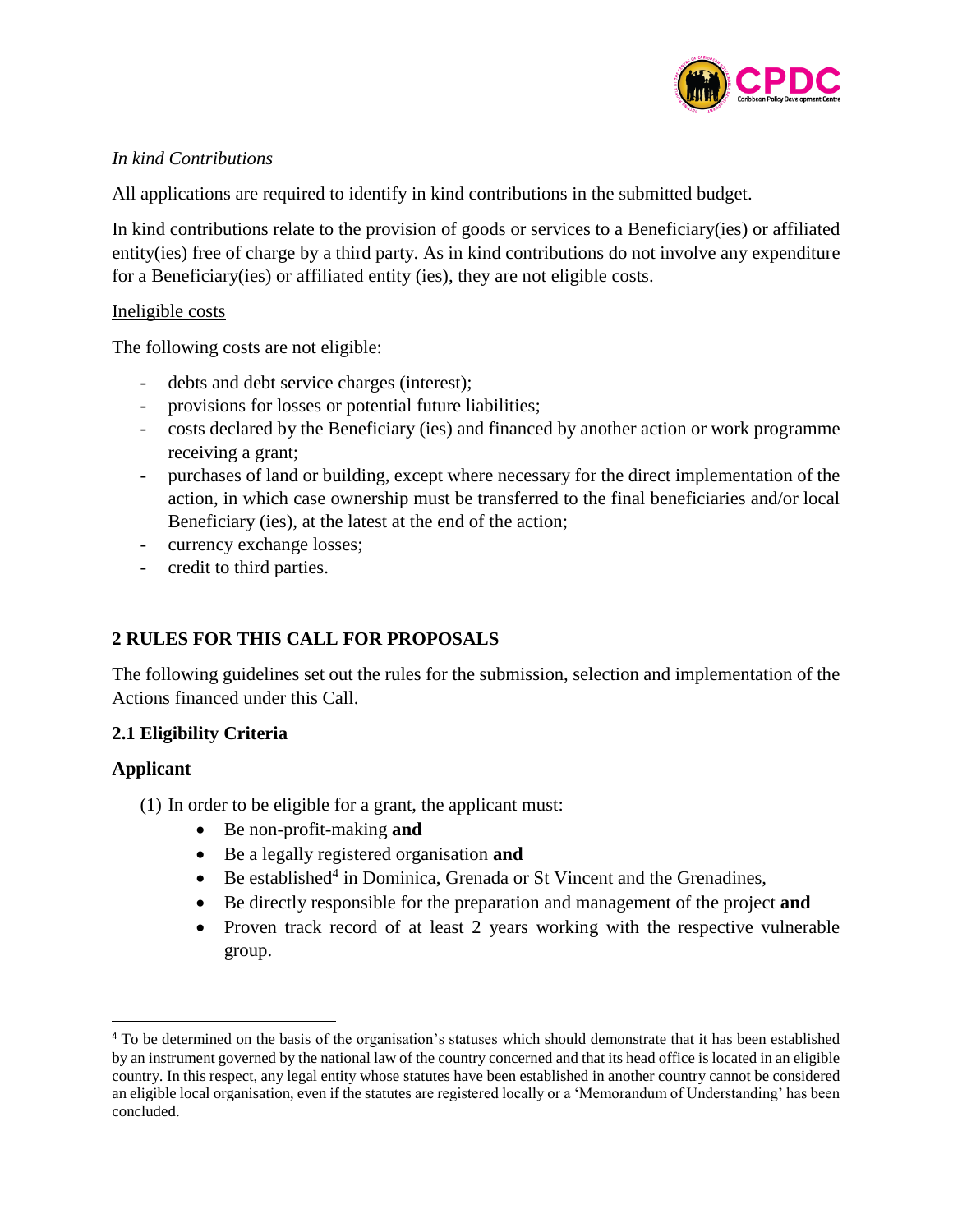

## **2.2 Evaluation of the application**

Firstly, the following will be assessed:

• The full application form must satisfy all the criteria specified in points 1-10 of the Checklist **(The grant application form page 17)**. If any of the requested information is missing or is incorrect, the application may be rejected on that **sole** basis and the application will not be evaluated further.

The quality of the applications, including the proposed budget and capacity of the applicants and affiliated entity(ies), will be evaluated using the evaluation criteria in the evaluation grid below. There are two types of evaluation criteria: selection and award criteria.

**The selection criteria** help to evaluate the applicant's operational and financial capacity to ensure that they:

- have stable and sufficient sources of finance to maintain their activity throughout the proposed action and, where appropriate, to participate in its funding;
- have the management capacity, professional competencies and qualifications required to successfully complete the proposed action. This also applies to any affiliated entity(ies) of the applicants.

**The award criteria** help to evaluate the quality of the applications in relation to the objectives and priorities, and to award grants to projects which maximize the overall effectiveness of the Call for Proposals. They help to select applications which the Contracting Authority can be confident will comply with its objectives and priorities. They cover the relevance of the action, its consistency with the objectives of the Call for Proposals, quality, expected impact, sustainability and cost-effectiveness.

## *Scoring:*

The evaluation grid is divided into sections and subsections. Each subsection will be given a score between 1 and 5 as follows: 1=very poor; 2=poor; 3=adequate; 4=good; 5=very good.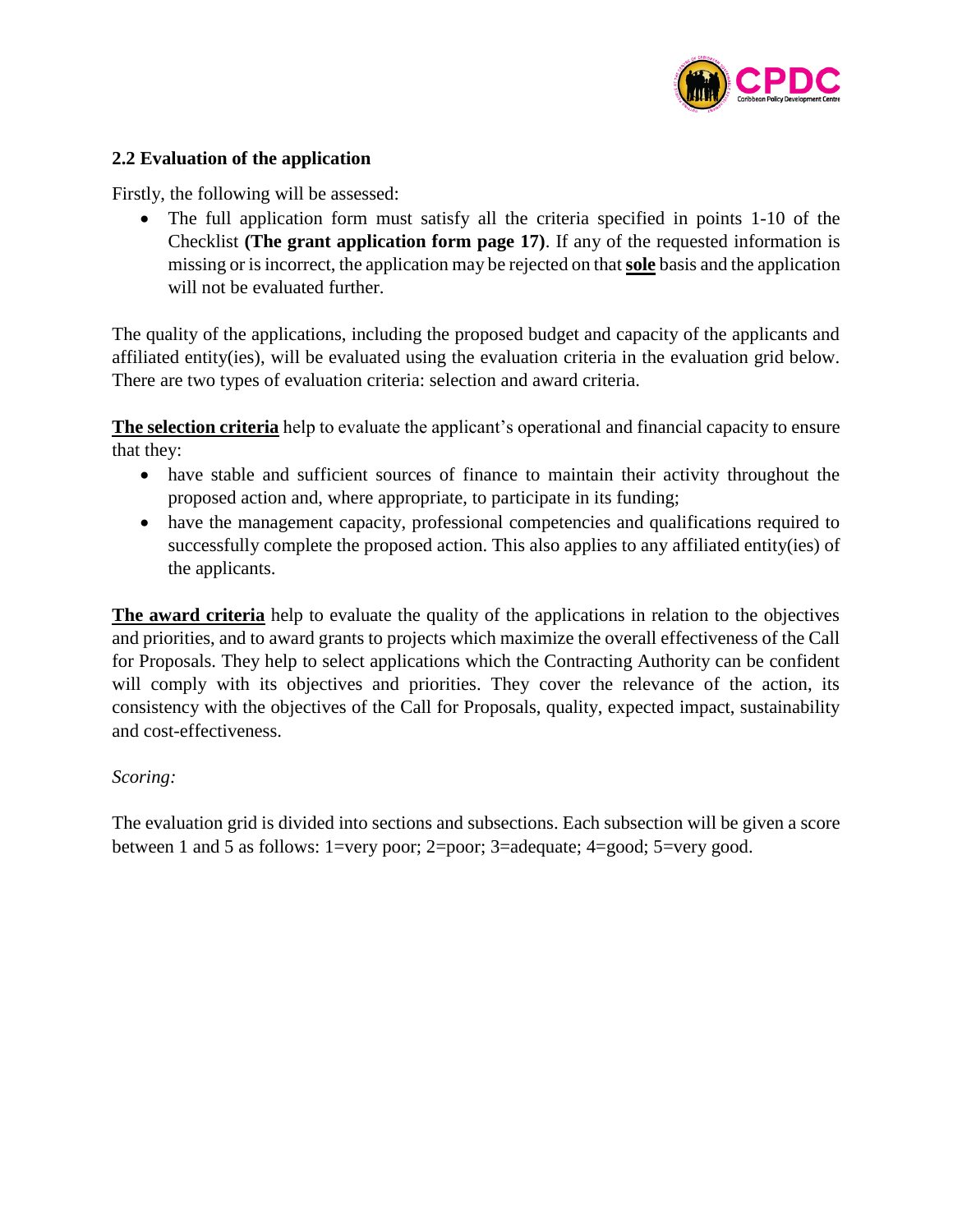

## **Evaluation Grid**

| <b>Section A</b>                                                                    | <b>Maximum</b> |
|-------------------------------------------------------------------------------------|----------------|
|                                                                                     | <b>Score</b>   |
| <b>Financial and operational capacity</b><br>1.                                     | 25             |
| 1.1 Do the applicants have sufficient experience in project management?             | 5              |
| 1.2 Do the applicants have sufficient technical expertise? (especially knowledge    | 5              |
| of the issues to be addressed)                                                      |                |
| 1.3 Do the applicants have sufficient management capacity? (including staff,        | 5              |
| equipment and ability to handle the budget for the action)?                         |                |
| 1.4 Does the applicant have stable and sufficient sources of finance?               | 5              |
| 1.5 Does the applicant have audited statements?                                     | $\overline{5}$ |
| 2. Relevance of the action                                                          | 30             |
| Score transferred from the Concept Note evaluation                                  |                |
| 3. Effectiveness and feasibility of the action                                      | 15             |
| 3.1 Are the activities proposed appropriate, practical, and consistent with the     | 5              |
| objectives and expected results?                                                    |                |
| 3.2 Is the action plan clear and feasible?                                          | 5              |
| 3.3 Does the proposal contain objectively verifiable indicators for the outcome of  | 5              |
| the action?                                                                         |                |
| 4. Sustainability of the action                                                     | 15             |
| 4.1 Is the action likely to have a tangible impact on its target groups?            | 5              |
| 4.2 Is the proposal likely to have multiplier effects? (Including scope for         | $\overline{5}$ |
| replication, extension and information sharing)                                     |                |
| 4.3 Are the expected results of the proposed action sustainable?:                   | 5              |
| Financially (how will the activities be financed after the funding ends?)           |                |
| Institutionally (will structures allowing the activities to continue to be in       |                |
| place at the end of the action? Will there be local 'ownership' of the results      |                |
| of the action?)                                                                     |                |
| At policy level (where applicable) (what will be the structural impact of the       |                |
| action e.g. will it lead to improved legislation, codes of conduct, methods,        |                |
| etc?)                                                                               |                |
| Environmentally (if applicable) (will the action have a negative/positive           |                |
| environmental impact?)                                                              |                |
| 5. Budget and cost-effectiveness of the action                                      | 15             |
| 5.1 Are the activities appropriately reflected in the budget?                       | 5              |
| 5.2 Is the ratio between the estimated costs and the expected results satisfactory? | 10             |
| <b>Maximum total score</b>                                                          | 100            |

*Note on section A. Financial and Operational Capacity*

If the total score for section A is less than 12 points, the application will be rejected. If the score for at least one of the subsections under section A is 1, the application will also be rejected.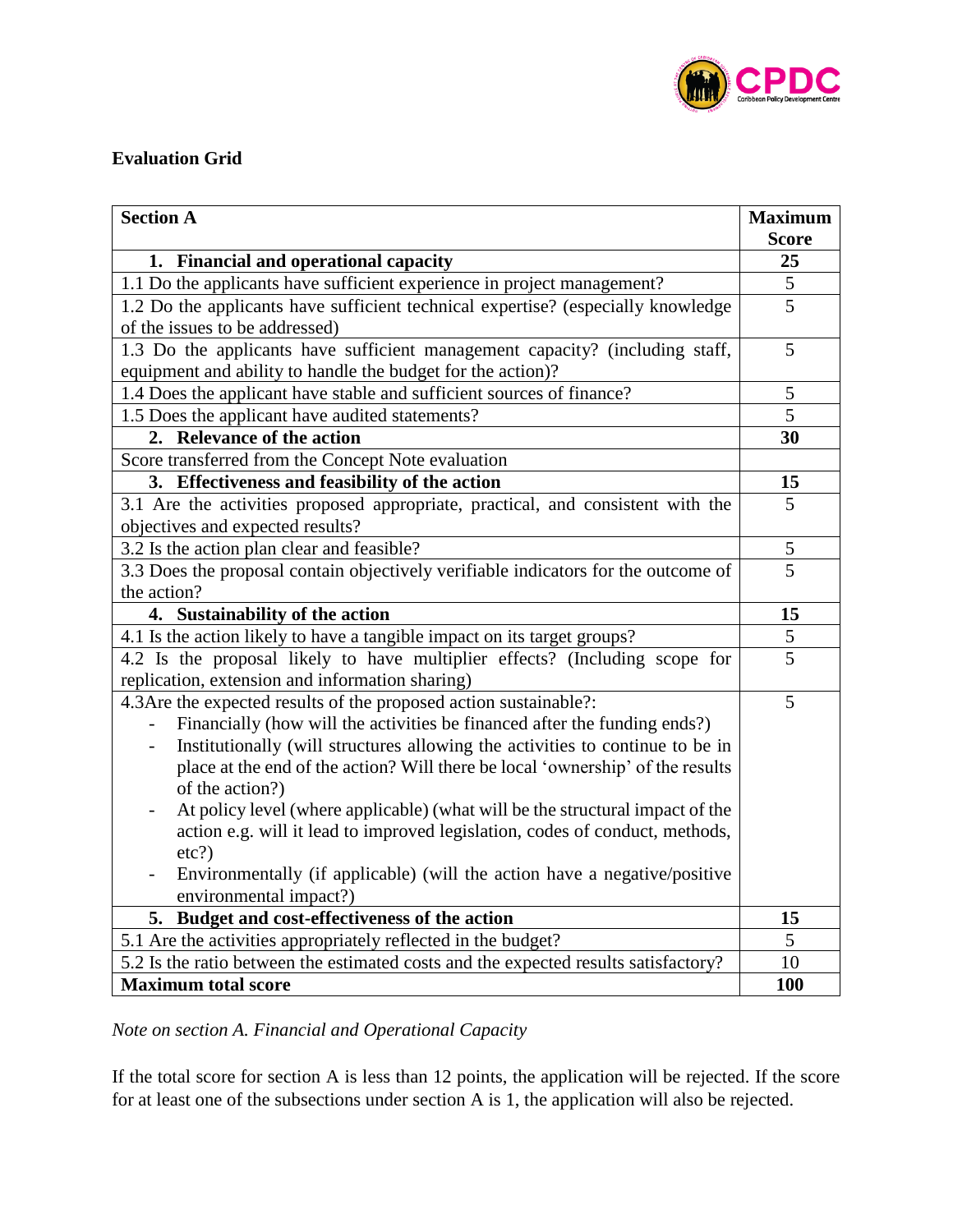

## *Provisional selection*

After the evaluation, a table will be drawn up listing the applications ranked according to their score and within the limits of the funds available. In addition, a reserve list will be drawn up following the same criteria to be used if more funds should be become available during the validity period of the reserve list.

## **3. VERIFICATION OF ELIGIBILITY OF THE APPLICANTS**

The eligibility verification, based on the supporting documents requested by the Contracting Authority will only be performed for the applications that have been provisionally selected according to their score and within the available financial envelope.

- The Declaration by the applicant (Grant Application Form) will be cross checked with the supporting documents provided by the applicant. **Any missing supporting document or any incoherence between the Declaration by the applicant and the supporting documents may lead to the rejection of the application on that sole basis.**
- The eligibility of applicants, the affiliated entity(ies), and the action will be verified according to the criteria set out in Sections 2.1

Any rejected application will be replaced by the next best placed application on the reserve list that falls within the available financial envelope.

## **3.1 Submission of Supporting Documents For Provisionally Selected Applications**

An applicant that has been provisionally selected or placed on the reserve list will be informed in writing by the Contracting Authority. It will be requested to supply the following documents in order to allow the Contracting Authority to verify the eligibility of the applicant:

Supporting documents which must be provided:

- 1. Proof of Legal Registration such as a Certificate of Incorporation.
- 2. The applicant must provide **one** or more of the following financial documentation:
	- a. A copy of an approved financial report submitted to a donor in the past three years for a project valued of at least US\$10 000. Contact information for the donor must also be provided.
	- b. A copy of the applicant's latest accounts (the profit and loss account and the balance sheet for the last financial year for which the accounts have been closed). This must exceed the value of the grant being requested.
	- c. Audited financial statement within the last two years would be highly advantageous in the scoring process but not absolutely necessary.